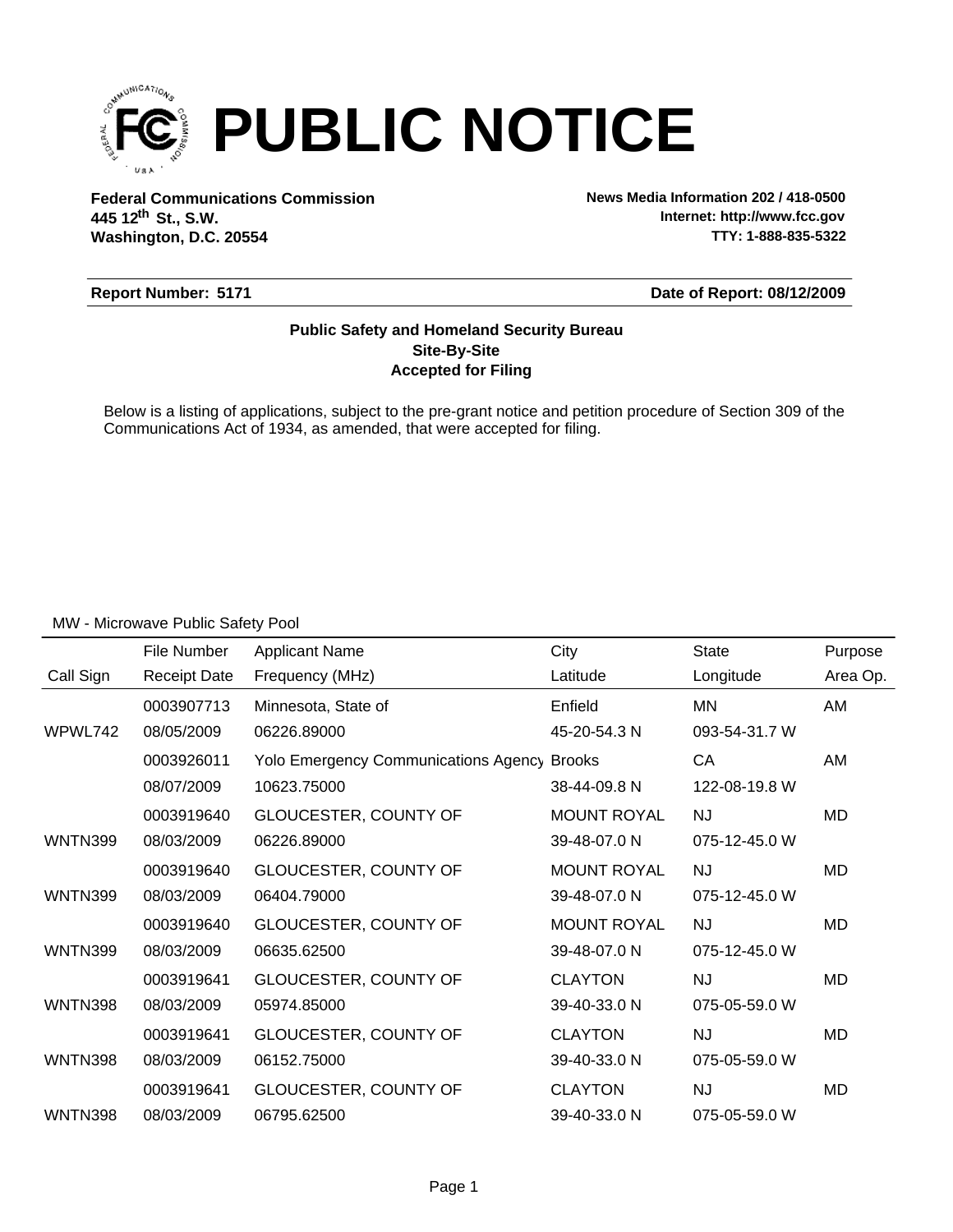|                | File Number         | <b>Applicant Name</b>    | City                  | State         | Purpose   |
|----------------|---------------------|--------------------------|-----------------------|---------------|-----------|
| Call Sign      | <b>Receipt Date</b> | Frequency (MHz)          | Latitude              | Longitude     | Area Op.  |
|                | 0003919700          | KANDIYOHI, COUNTY OF     | Willmar               | MN            | <b>MD</b> |
| WQBM637        | 08/03/2009          | 00933.97500              | 45-08-59.0 N          | 095-00-59.0 W |           |
|                | 0003920076          | Interoperability Montana | <b>Black Eagle</b>    | MT            | <b>MD</b> |
| WQKD499        | 08/03/2009          | 06197.24000              | 47-31-49.9 N          | 111-15-43.4 W |           |
|                | 0003920076          | Interoperability Montana | <b>Black Eagle</b>    | MT            | MD        |
| WQKD499        | 08/03/2009          | 06226.89000              | 47-31-49.9 N          | 111-15-43.4 W |           |
|                | 0003920076          | Interoperability Montana | <b>Black Eagle</b>    | <b>MT</b>     | MD        |
| WQKD499        | 08/03/2009          | 06805.00000              | 47-31-49.9 N          | 111-15-43.4 W |           |
|                | 0003920076          | Interoperability Montana | <b>Black Eagle</b>    | MT            | MD        |
| WQKD499        | 08/03/2009          | 10755.00000              | 47-31-49.9 N          | 111-15-43.4 W |           |
|                | 0003920076          | Interoperability Montana | <b>Black Eagle</b>    | <b>MT</b>     | MD        |
| WQKD499        | 08/03/2009          | 10875.00000              | 47-31-49.9 N          | 111-15-43.4 W |           |
|                | 0003920080          | Interoperability Montana | <b>Great Falls</b>    | MT            | MD        |
| WQKE214        | 08/03/2009          | 06805.00000              | 47-27-54.3 N          | 111-21-12.2 W |           |
|                | 0003920080          | Interoperability Montana | <b>Great Falls</b>    | <b>MT</b>     | MD        |
| WQKE214        | 08/03/2009          | 11245.00000              | 47-27-54.3 N          | 111-21-12.2 W |           |
|                | 0003920083          | Interoperability Montana | Highwood              | MT            | <b>MD</b> |
| WQKE215        | 08/03/2009          | 06615.00000              | 47-26-34.0 N          | 110-37-51.0 W |           |
|                | 0003920083          | Interoperability Montana | Highwood              | MT            | MD        |
| WQKE215        | 08/03/2009          | 06645.00000              | 47-26-34.0 N          | 110-37-51.0 W |           |
|                | 0003920844          | UTAH, STATE OF           | SALT LAKE CITY        | UT            | MD        |
| <b>WCP861</b>  | 08/04/2009          | 18065.00000              | 40-48-26.8 N          | 111-53-28.8 W |           |
|                | 0003920844          | UTAH, STATE OF           | SALT LAKE CITY        | UT            | <b>MD</b> |
| <b>WCP861</b>  | 08/04/2009          | 18115.00000              | 40-48-26.8 N          | 111-53-28.8 W |           |
|                | 0003920844          | UTAH, STATE OF           | SALT LAKE CITY        | UT            | MD        |
| <b>WCP861</b>  | 08/04/2009          | 19325.00000              | 40-48-26.8 N          | 111-53-28.8 W |           |
|                | 0003920844          | UTAH, STATE OF           | <b>SALT LAKE CITY</b> | UT            | MD        |
| <b>WCP861</b>  | 08/04/2009          | 19425.00000              | 40-48-26.8 N          | 111-53-28.8 W |           |
|                | 0003920873          | UTAH, STATE OF           | SALT LAKE CITY        | UT            | MD        |
| WNTN435        | 08/04/2009          | 06004.50000              | 40-46-01.8 N          | 111-50-15.8 W |           |
|                | 0003920873          | UTAH, STATE OF           | SALT LAKE CITY        | UT            | MD        |
| WNTN435        | 08/04/2009          | 06152.75000              | 40-46-01.8 N          | 111-50-15.8 W |           |
|                | 0003920873          | UTAH, STATE OF           | SALT LAKE CITY        | UT            | MD        |
| <b>WNTN435</b> | 08/04/2009          | 17765.00000              | 40-46-01.8 N          | 111-50-15.8 W |           |
|                | 0003920873          | UTAH, STATE OF           | SALT LAKE CITY        | UT            | MD        |
| WNTN435        | 08/04/2009          | 17865.00000              | 40-46-01.8 N          | 111-50-15.8 W |           |
|                | 0003920886          | Minnesota, State of      | Onamia                | MN            | MD        |
| WQCT749        | 08/04/2009          | 06197.24000              | 46-01-37.1 N          | 093-46-27.8 W |           |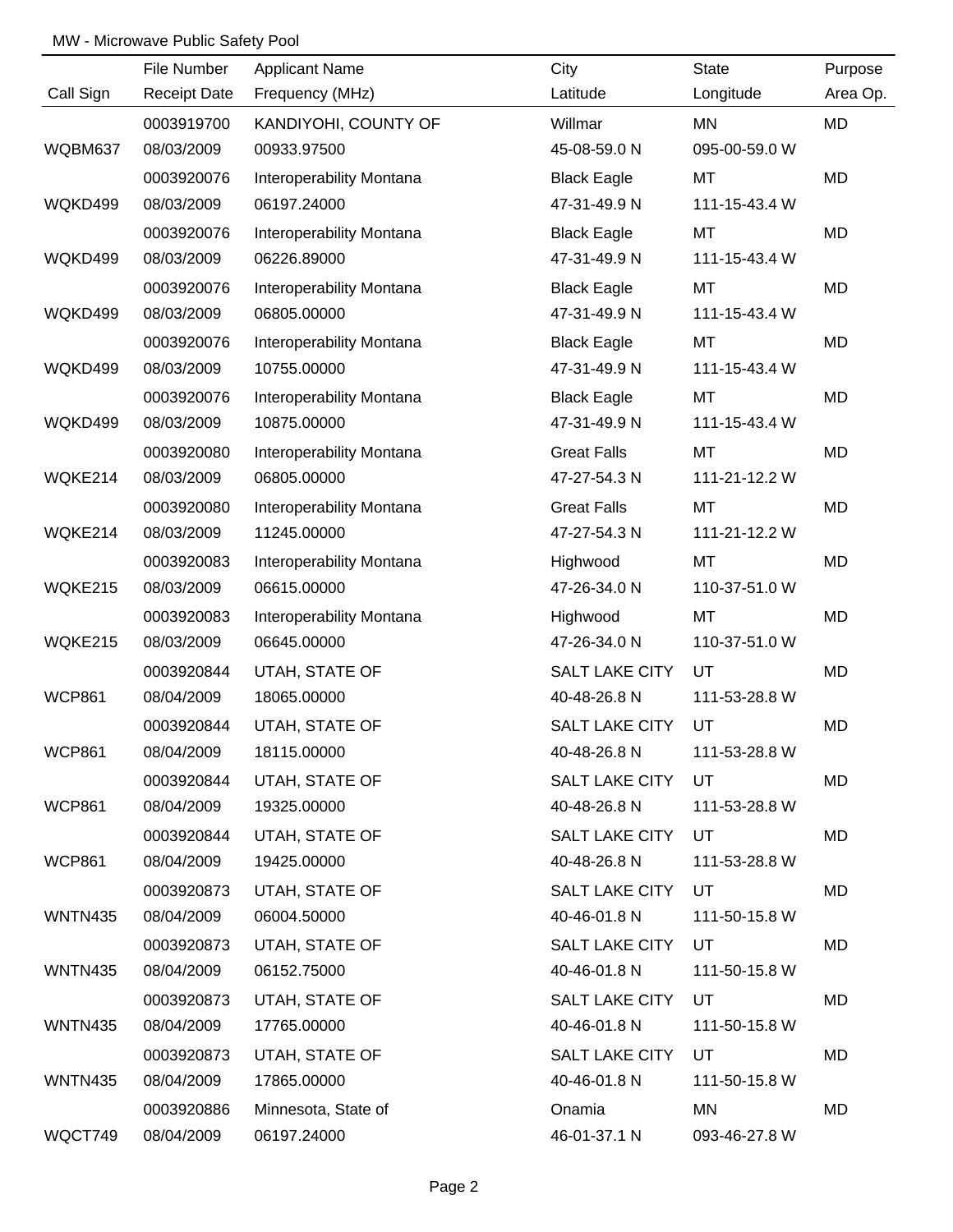|               | File Number         | <b>Applicant Name</b>                 | City                  | State         | Purpose   |
|---------------|---------------------|---------------------------------------|-----------------------|---------------|-----------|
| Call Sign     | <b>Receipt Date</b> | Frequency (MHz)                       | Latitude              | Longitude     | Area Op.  |
|               | 0003920886          | Minnesota, State of                   | Onamia                | MN            | <b>MD</b> |
| WQCT749       | 08/04/2009          | 06256.54000                           | 46-01-37.1 N          | 093-46-27.8 W |           |
|               | 0003920889          | UTAH, STATE OF                        | SALT LAKE CITY        | UT            | <b>MD</b> |
| WNER342       | 08/04/2009          | 06256.54000                           | 40-46-43.8 N          | 111-53-14.8 W |           |
|               | 0003920889          | UTAH, STATE OF                        | SALT LAKE CITY        | UT            | MD        |
| WNER342       | 08/04/2009          | 06404.79000                           | 40-46-43.8 N          | 111-53-14.8 W |           |
|               | 0003920889          | UTAH, STATE OF                        | <b>SALT LAKE CITY</b> | UT            | MD        |
| WNER342       | 08/04/2009          | 19625.00000                           | 40-46-43.8 N          | 111-53-14.8 W |           |
|               | 0003920889          | UTAH, STATE OF                        | <b>SALT LAKE CITY</b> | <b>UT</b>     | MD        |
| WNER342       | 08/04/2009          | 19675.00000                           | 40-46-43.8 N          | 111-53-14.8 W |           |
|               | 0003920961          | Utah, State of                        | Sunnyside             | UT            | MD        |
| WQKC760       | 08/04/2009          | 06665.00000                           | 39-38-41.1 N          | 110-20-51.9 W |           |
|               | 0003921067          | Minnesota State of                    | Garison               | MN            | MD        |
| WPYE362       | 08/04/2009          | 05945.20000                           | 46-16-43.2 N          | 093-51-26.9 W |           |
|               | 0003921072          | UTAH, STATE OF                        | <b>VERNAL</b>         | UT            | MD        |
| <b>WEE955</b> | 08/04/2009          | 06825.00000                           | 40-24-48.9 N          | 109-35-34.5 W |           |
|               | 0003921102          | Minnesota, State of                   | Foley                 | MN            | MD        |
| WPYF657       | 08/04/2009          | 06004.50000                           | 45-46-54.0 N          | 093-56-08.0 W |           |
|               | 0003921102          | Minnesota, State of                   | Foley                 | MN            | MD        |
| WPYF657       | 08/04/2009          | 06655.00000                           | 45-46-54.0 N          | 093-56-08.0 W |           |
|               | 0003921147          | Minnesota State of                    | St. Cloud             | MN            | MD        |
| WPQX404       | 08/04/2009          | 06815.00000                           | 45-34-38.2 N          | 094-12-16.9 W |           |
|               | 0003921481          | COOS COUNTY SHERIFF'S OFFICE          | <b>COQUILLE</b>       | <b>OR</b>     | MD        |
| WPYN752       | 08/04/2009          | 06790.00000                           | 43-16-15.2 N          | 124-05-13.1 W |           |
|               | 0003921481          | COOS COUNTY SHERIFF'S OFFICE COQUILLE |                       | OR.           | MD        |
| WPYN752       | 08/04/2009          | 06810.00000                           | 43-16-15.2 N          | 124-05-13.1 W |           |
|               | 0003921481          | COOS COUNTY SHERIFF'S OFFICE          | <b>COQUILLE</b>       | OR.           | <b>MD</b> |
| WPYN752       | 08/04/2009          | 06820.62500                           | 43-16-15.2 N          | 124-05-13.1 W |           |
|               | 0003921482          | COOS COUNTY SHERIFF'S OFFICE          | Coquille              | OR            | MD        |
| WPYN754       | 08/04/2009          | 06830.00000                           | 43-11-29.9 N          | 124-12-41.2 W |           |
|               | 0003921482          | COOS COUNTY SHERIFF'S OFFICE          | Coquille              | OR            | <b>MD</b> |
| WPYN754       | 08/04/2009          | 19315.00000                           | 43-11-29.9 N          | 124-12-41.2 W |           |
|               | 0003921483          | COOS COUNTY SHERIFF'S OFFICE          | <b>COQUILLE</b>       | <b>OR</b>     | <b>MD</b> |
| WPYN751       | 08/04/2009          | 06630.00000                           | 42-57-31.3 N          | 124-16-20.2 W |           |
|               | 0003921483          | COOS COUNTY SHERIFF'S OFFICE          | <b>COQUILLE</b>       | <b>OR</b>     | <b>MD</b> |
| WPYN751       | 08/04/2009          | 06670.00000                           | 42-57-31.3 N          | 124-16-20.2 W |           |
|               | 0003921483          | COOS COUNTY SHERIFF'S OFFICE          | <b>COQUILLE</b>       | <b>OR</b>     | MD        |
| WPYN751       | 08/04/2009          | 10552.50000                           | 42-57-31.3 N          | 124-16-20.2 W |           |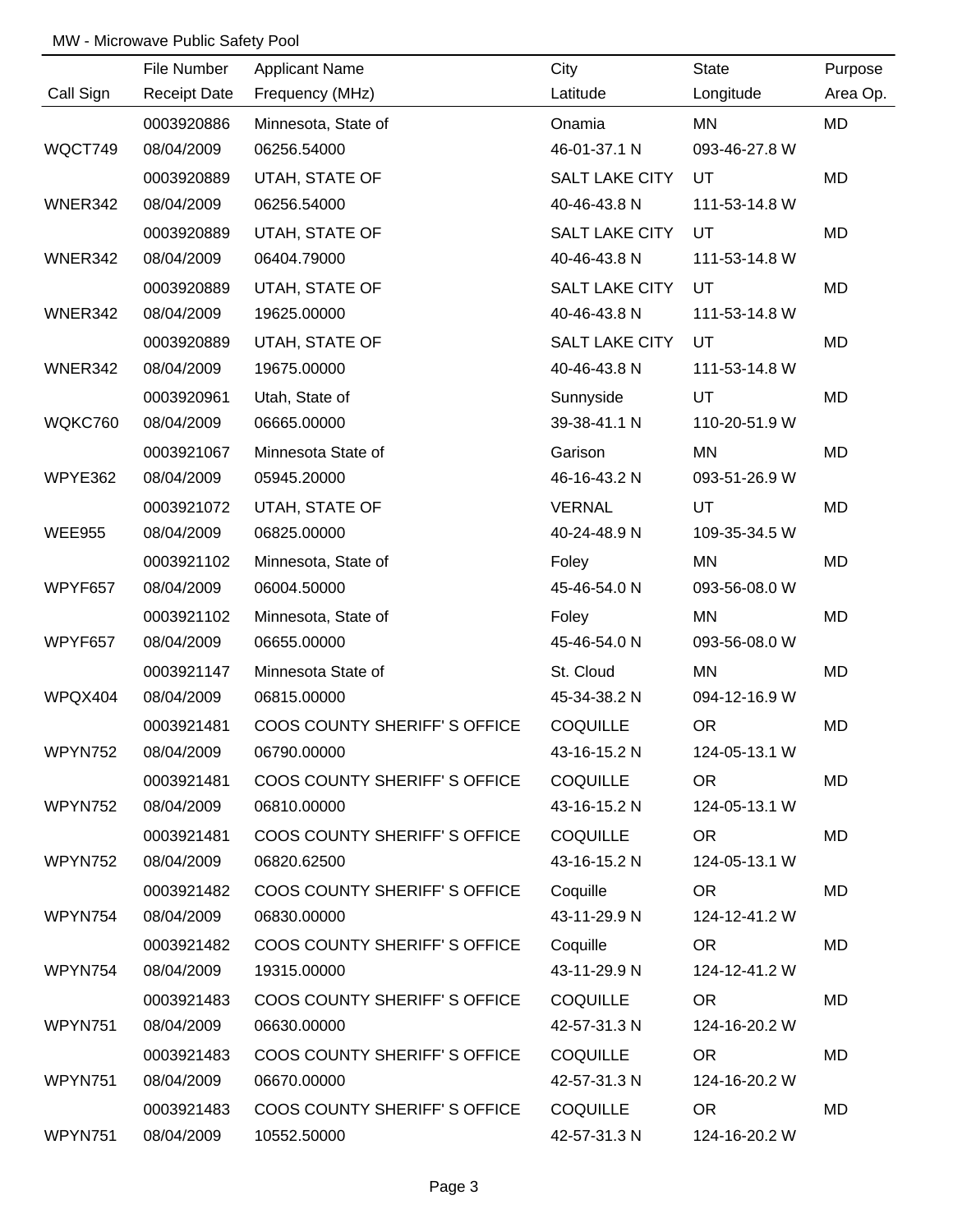|                | File Number         | <b>Applicant Name</b>                   | City                     | <b>State</b>  | Purpose   |
|----------------|---------------------|-----------------------------------------|--------------------------|---------------|-----------|
| Call Sign      | <b>Receipt Date</b> | Frequency (MHz)                         | Latitude                 | Longitude     | Area Op.  |
|                | 0003921484          | COOS COUNTY SHERIFF'S OFFICE            | <b>COQUILLE</b>          | <b>OR</b>     | <b>MD</b> |
| WPYN756        | 08/04/2009          | 06650.00000                             | 42-58-45.2 N             | 123-53-36.9 W |           |
|                | 0003921484          | COOS COUNTY SHERIFF'S OFFICE            | <b>COQUILLE</b>          | <b>OR</b>     | <b>MD</b> |
| WPYN756        | 08/04/2009          | 10617.50000                             | 42-58-45.2 N             | 123-53-36.9 W |           |
|                | 0003921496          | LYON COUNTY, NEVADA                     | <b>YERINGTON</b>         | <b>NV</b>     | MD        |
| WQJP771        | 08/04/2009          | 17800.00000                             | 38-59-45.2 N             | 119-09-40.4 W |           |
|                | 0003922002          | San Diego, County of                    | Escondido                | CA            | MD        |
| WPOL382        | 08/05/2009          | 06123.10000                             | 33-08-11.3 N             | 117-05-38.8 W |           |
|                | 0003922002          | San Diego, County of                    | Escondido                | CA            | MD        |
| WPOL382        | 08/05/2009          | 06745.62500                             | 33-08-11.3 N             | 117-05-38.8 W |           |
|                | 0003922043          | LANE COUNTY SHERIFF'S OFFICE            | <b>WEST OF CAMAS VOR</b> |               | MD        |
| WQJW941        | 08/05/2009          | 05945.20000                             | 43-00-07.0 N             | 123-46-44.4 W |           |
|                | 0003922043          | LANE COUNTY SHERIFF'S OFFICE            | <b>WEST OF CAMAS VOR</b> |               | MD        |
| WQJW941        | 08/05/2009          | 06034.15000                             | 43-00-07.0 N             | 123-46-44.4 W |           |
|                | 0003922047          | LANE COUNTY SHERIFF'S OFFICE            | Heceta                   | <b>OR</b>     | MD        |
| WQJY404        | 08/05/2009          | 06152.75000                             | 44-07-27.9 N             | 124-00-46.4 W |           |
|                | 0003922050          | LANE COUNTY SHERIFF'S OFFICE            | Horton                   | <b>OR</b>     | MD        |
| <b>WQJY400</b> | 08/05/2009          | 06345.49000                             | 44-16-46.4 N             | 123-35-27.0 W |           |
|                | 0003922050          | LANE COUNTY SHERIFF'S OFFICE            | Horton                   | <b>OR</b>     | MD        |
| <b>WQJY400</b> | 08/05/2009          | 06375.14000                             | 44-16-46.4 N             | 123-35-27.0 W |           |
|                | 0003922050          | LANE COUNTY SHERIFF'S OFFICE            | Horton                   | <b>OR</b>     | <b>MD</b> |
| <b>WQJY400</b> | 08/05/2009          | 06404.79000                             | 44-16-46.4 N             | 123-35-27.0 W |           |
|                | 0003922052          | LANE COUNTY SHERIFF' S OFFICE           | <b>AZALEA</b>            | <b>OR</b>     | MD        |
| WQJW944        | 08/05/2009          | 06286.19000                             | 42-42-50.0 N             | 123-12-10.1 W |           |
|                | 0003922182          | NAVAJO TRIBAL UTILITY AUTHORITY KAYENTA |                          | AZ            | MD        |
| WNTB372        | 08/05/2009          | 06226.89000                             | 36-39-54.9 N             | 110-21-12.4 W |           |
|                | 0003922182          | NAVAJO TRIBAL UTILITY AUTHORITY KAYENTA |                          | AZ            | MD        |
| WNTB372        | 08/05/2009          | 06256.54000                             | 36-39-54.9 N             | 110-21-12.4 W |           |
|                | 0003922182          | NAVAJO TRIBAL UTILITY AUTHORITY KAYENTA |                          | AZ            | MD        |
| WNTB372        | 08/05/2009          | 06735.00000                             | 36-39-54.9 N             | 110-21-12.4 W |           |
|                | 0003922182          | NAVAJO TRIBAL UTILITY AUTHORITY KAYENTA |                          | AZ            | MD        |
| WNTB372        | 08/05/2009          | 06815.00000                             | 36-39-54.9 N             | 110-21-12.4 W |           |
|                | 0003922182          | NAVAJO TRIBAL UTILITY AUTHORITY         | KAYENTA                  | AZ            | MD        |
| WNTB372        | 08/05/2009          | 06855.00000                             | 36-39-54.9 N             | 110-21-12.4 W |           |
|                | 0003926280          | Fond du Lac, County of                  | <b>Brandon</b>           | WI            | MD        |
| WQJR848        | 08/06/2009          | 00957.95000                             | 43-43-49.5 N             | 088-46-40.8 W |           |
|                | 0003926280          | Fond du Lac, County of                  | <b>Brandon</b>           | WI            | MD        |
| WQJR848        | 08/06/2009          | 06775.00000                             | 43-43-49.5 N             | 088-46-40.8 W |           |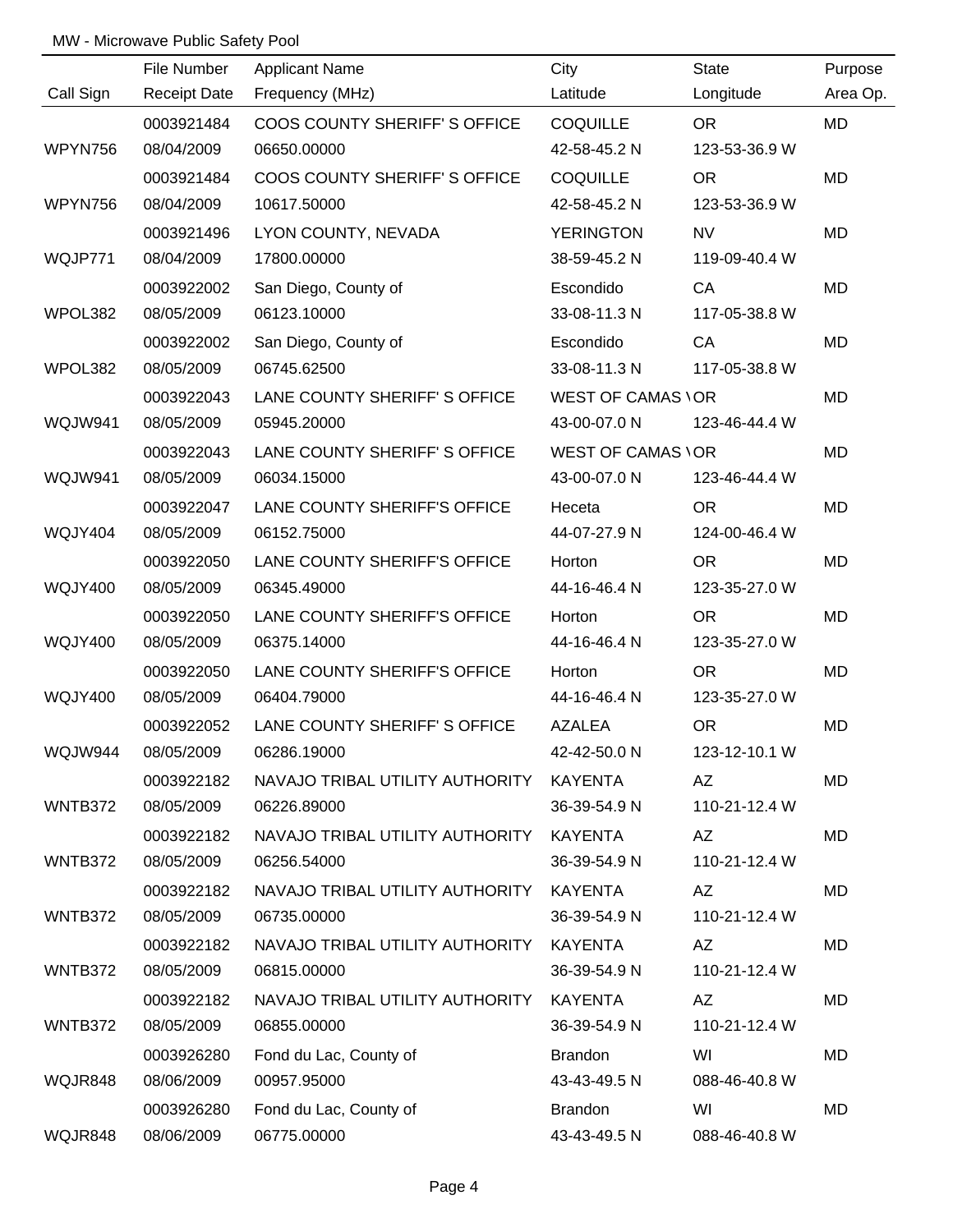|           | File Number         | <b>Applicant Name</b>                               | City                  | <b>State</b>  | Purpose   |
|-----------|---------------------|-----------------------------------------------------|-----------------------|---------------|-----------|
| Call Sign | <b>Receipt Date</b> | Frequency (MHz)                                     | Latitude              | Longitude     | Area Op.  |
|           | 0003926280          | Fond du Lac, County of                              | <b>Brandon</b>        | WI            | MD        |
| WQJR848   | 08/06/2009          | 06815.00000                                         | 43-43-49.5 N          | 088-46-40.8 W |           |
|           | 0003920009          | State of Nevada, Department of Informatic Las Vegas |                       | <b>NV</b>     | <b>NE</b> |
|           | 08/03/2009          | 21885.00000                                         | 36-04-11.9 N          | 115-12-15.2 W |           |
|           | 0003920087          | <b>Tucson Unified School District</b>               | <b>TUCSON</b>         | AZ            | <b>NE</b> |
|           | 08/03/2009          | 17755.00000                                         | 32-12-56.8 N          | 110-56-25.1 W |           |
|           | 0003920089          | <b>Tucson Unified School District</b>               | <b>TUCSON</b>         | AZ            | <b>NE</b> |
|           | 08/03/2009          | 19315.00000                                         | 32-13-20.0 N          | 110-57-21.2 W |           |
|           | 0003920129          | State of Nevada, Department of Informatic Sunnyside |                       | <b>NV</b>     | <b>NE</b> |
|           | 08/03/2009          | 23135.00000                                         | 38-26-30.0 N          | 115-00-58.0 W |           |
|           | 0003920498          | Interoperability Montana                            | <b>Simms</b>          | MT            | <b>NE</b> |
|           | 08/03/2009          | 05945.20000                                         | 47-17-22.9 N          | 112-00-33.9 W |           |
|           | 0003920498          | Interoperability Montana                            | <b>Simms</b>          | MT            | <b>NE</b> |
|           | 08/03/2009          | 05974.85000                                         | 47-17-22.9 N          | 112-00-33.9 W |           |
|           | 0003921500          | LYON COUNTY, NEVADA                                 | <b>Silver Springs</b> | <b>NV</b>     | <b>NE</b> |
|           | 08/04/2009          | 19360.00000                                         | 39-29-04.3 N          | 119-18-02.9 W |           |
|           | 0003921500          | LYON COUNTY, NEVADA                                 | <b>Silver Springs</b> | <b>NV</b>     | <b>NE</b> |
|           | 08/04/2009          | 19400.00000                                         | 39-29-04.3 N          | 119-18-02.9 W |           |
|           | 0003921507          | LYON COUNTY, NEVADA                                 | <b>YERINGTON</b>      | <b>NV</b>     | <b>NE</b> |
|           | 08/04/2009          | 17840.00000                                         | 39-24-20.1 N          | 119-13-34.0 W |           |
|           | 0003922193          | NAVAJO TRIBAL UTILITY AUTHORITY                     | <b>PINON</b>          | AZ            | <b>NE</b> |
|           | 08/05/2009          | 05974.85000                                         | 36-04-32.8 N          | 110-19-54.8 W |           |
|           | 0003922291          | NAVAJO TRIBAL UTILITY AUTHORITY                     | <b>Indian Wells</b>   | AZ            | <b>NE</b> |
|           | 08/05/2009          | 06034.15000                                         | 35-28-16.6 N          | 110-11-24.6 W |           |
|           | 0003925070          | <b>Wayne County Commissioners</b>                   | Orville               | OH            | <b>NE</b> |
|           | 08/06/2009          | 00955.60000                                         | 40-50-28.2 N          | 081-46-00.5 W |           |
|           | 0003925071          | <b>Wayne County Commissioners</b>                   | Wooster               | OH            | <b>NE</b> |
|           | 08/06/2009          | 00958.20000                                         | 40-50-07.0 N          | 081-56-23.0 W |           |
|           | 0003925072          | <b>Wayne County Commissioners</b>                   | Wooster               | OH            | <b>NE</b> |
|           | 08/06/2009          | 00954.60000                                         | 40-49-49.3 N          | 081-56-23.2 W |           |
|           | 0003925072          | <b>Wayne County Commissioners</b>                   | Wooster               | <b>OH</b>     | <b>NE</b> |
|           | 08/06/2009          | 00959.20000                                         | 40-49-49.3 N          | 081-56-23.2 W |           |
|           | 0003926000          | <b>Yolo Emergency Communications Agency WINTERS</b> |                       | CA            | <b>NE</b> |
|           | 08/06/2009          | 06063.80000                                         | 38-41-12.0 N          | 121-47-43.0 W |           |
|           | 0003926009          | <b>Yolo Emergency Communications Agency WINTERS</b> |                       | CA            | <b>NE</b> |
|           | 08/06/2009          | 06315.84000                                         | 38-47-18.6 N          | 122-07-18.9 W |           |
|           | 0003926009          | <b>Yolo Emergency Communications Agency WINTERS</b> |                       | CA            | <b>NE</b> |
|           | 08/06/2009          | 10558.75000                                         | 38-47-18.6 N          | 122-07-18.9 W |           |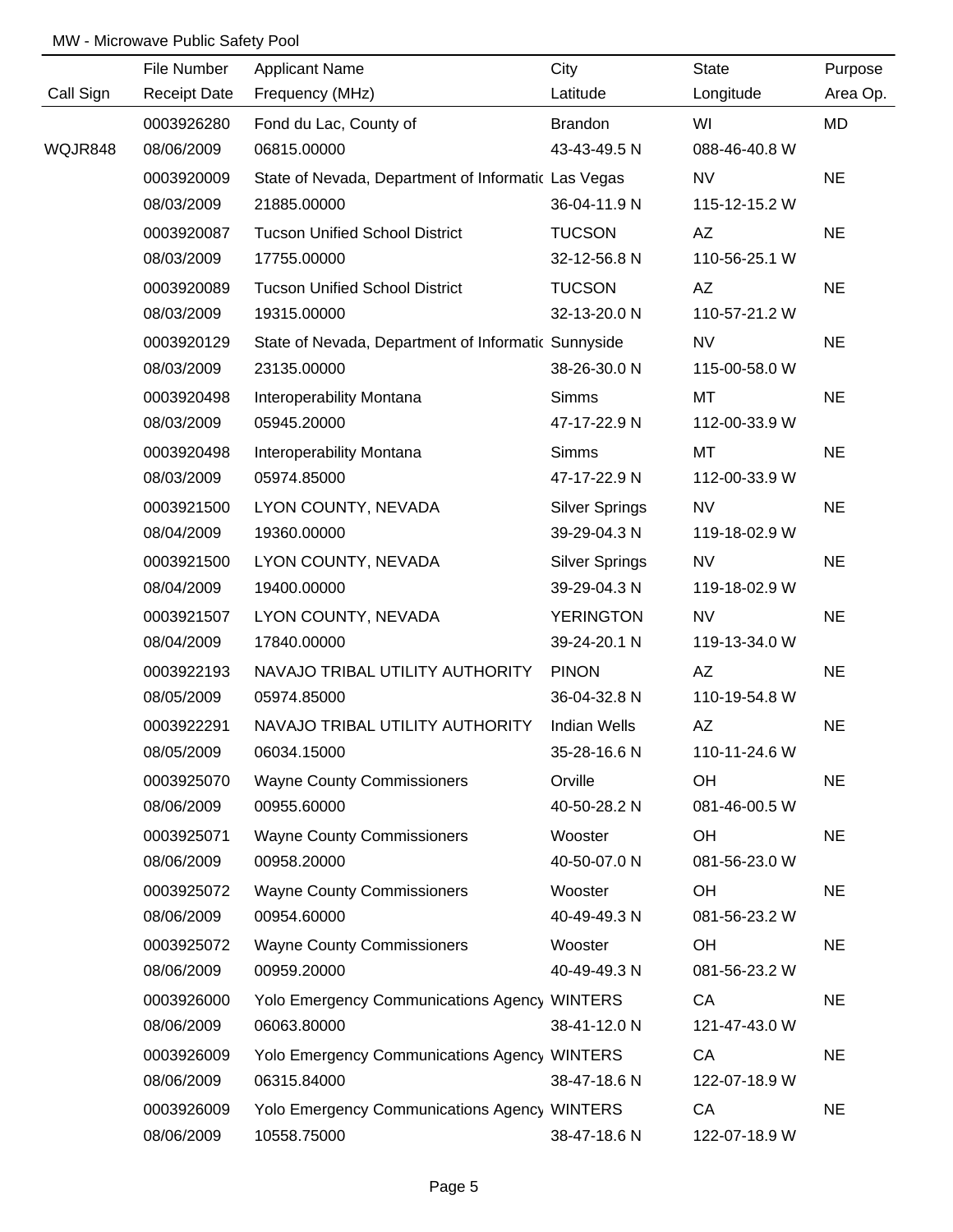|                | File Number              | <b>Applicant Name</b>                       | City         | <b>State</b>  | Purpose   |
|----------------|--------------------------|---------------------------------------------|--------------|---------------|-----------|
| Call Sign      | <b>Receipt Date</b>      | Frequency (MHz)                             | Latitude     | Longitude     | Area Op.  |
|                | 0003926011               | Yolo Emergency Communications Agency Brooks |              | CA            | <b>NE</b> |
|                | 08/06/2009               | 10623.75000                                 | 38-44-09.8 N | 122-08-19.8 W |           |
|                | 0003926279               | Fond du Lac, County of                      | Waupun       | WI            | <b>NE</b> |
|                | 08/06/2009               | 00954.35000                                 | 43-38-02.0 N | 088-44-02.2 W |           |
|                | 0003919419               | POLK, COUNTY OF                             |              |               | <b>RO</b> |
| WPOV203        | 08/03/2009               |                                             |              |               |           |
|                | 0003919420               | POLK, COUNTY OF                             |              |               | <b>RO</b> |
| WPOV204        | 08/03/2009               |                                             |              |               |           |
|                | 0003919421               | POLK, COUNTY OF                             |              |               | <b>RO</b> |
| WPOV205        | 08/03/2009               |                                             |              |               |           |
| WPOV206        | 0003919422<br>08/03/2009 | POLK, COUNTY OF                             |              |               | <b>RO</b> |
|                | 0003919423               | POLK, COUNTY OF                             |              |               | <b>RO</b> |
| WPOV207        | 08/03/2009               |                                             |              |               |           |
|                | 0003919424               | POLK, COUNTY OF                             |              |               | <b>RO</b> |
| WPOV208        | 08/03/2009               |                                             |              |               |           |
|                | 0003919425               | POLK, COUNTY OF                             |              |               | <b>RO</b> |
| WPOV209        | 08/03/2009               |                                             |              |               |           |
|                | 0003919426               | POLK, COUNTY OF                             |              |               | <b>RO</b> |
| WPOV210        | 08/03/2009               |                                             |              |               |           |
|                | 0003919429               | POLK, COUNTY OF                             |              |               | <b>RO</b> |
| WPOU847        | 08/03/2009               |                                             |              |               |           |
|                | 0003919631               | LONG BEACH, CITY OF                         |              |               | <b>RO</b> |
| WNEQ348        | 08/03/2009               |                                             |              |               |           |
|                | 0003920780               | TEXAS, STATE OF(DPS)                        |              |               | <b>RO</b> |
| KCP80          | 08/04/2009               |                                             |              |               |           |
|                | 0003920781               | TEXAS, STATE OF(DPS)                        |              |               | <b>RO</b> |
| KCP82          | 08/04/2009               |                                             |              |               |           |
|                | 0003920782               | TEXAS, STATE OF(DPS)                        |              |               | <b>RO</b> |
| <b>WEF742</b>  | 08/04/2009               |                                             |              |               |           |
|                | 0003920858               | <b>GRAND RIVER DAM AUTHORITY</b>            |              |               | <b>RO</b> |
| WNEF745        | 08/04/2009               |                                             |              |               |           |
|                | 0003920859               | <b>GRAND RIVER DAM AUTHORITY</b>            |              |               | <b>RO</b> |
| WNEG745        | 08/04/2009               |                                             |              |               |           |
|                | 0003921903               | <b>GUILDERLAND, TOWN OF</b>                 |              |               | <b>RO</b> |
| WNTW698        | 08/05/2009               |                                             |              |               |           |
|                | 0003922141               | Illinois Department of Transportation       |              |               | <b>RO</b> |
| <b>WNTW463</b> | 08/05/2009               |                                             |              |               |           |